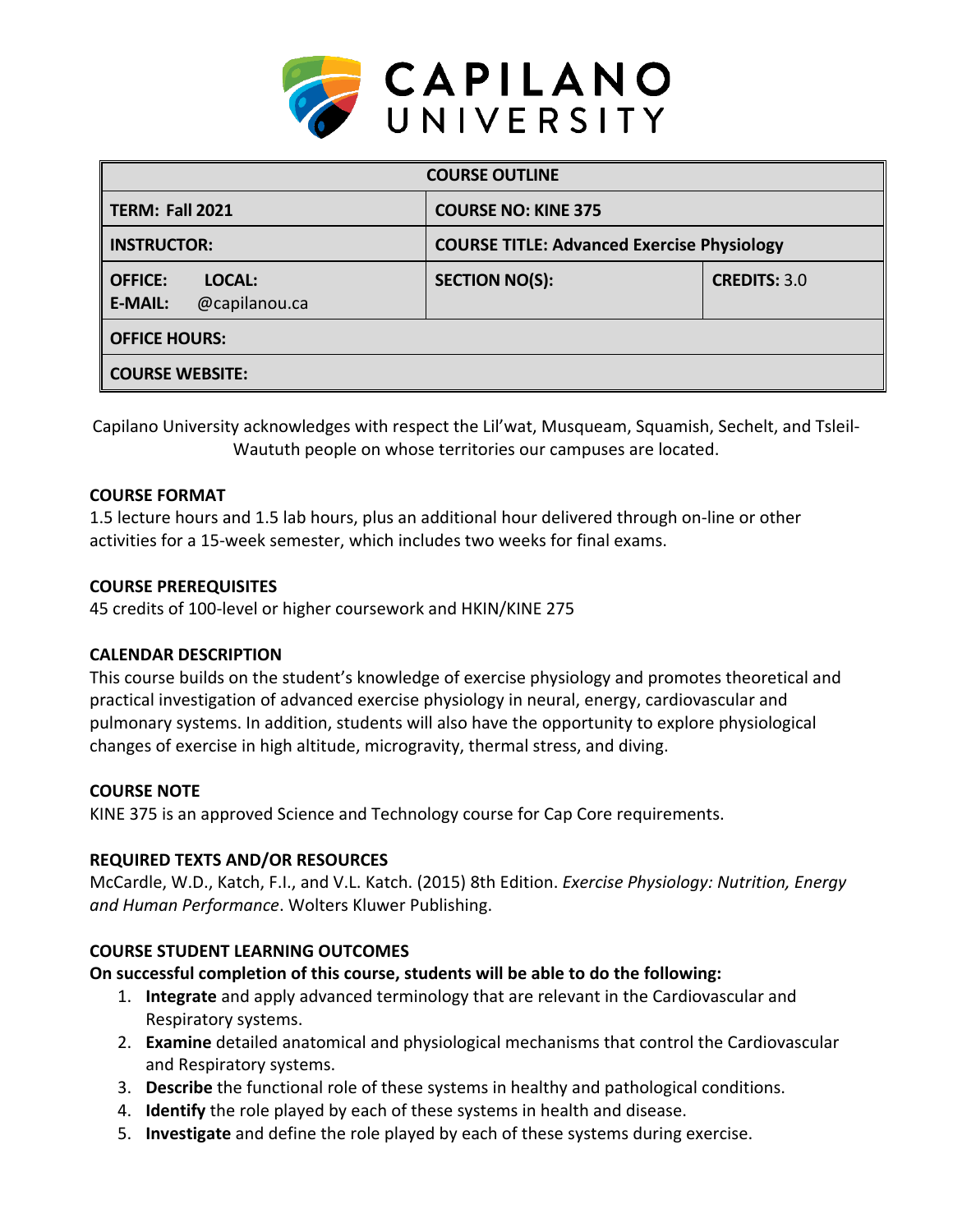6. **Formulate** comprehensive laboratory research papers.

# **Students who complete this Science and Technology course will be able to do the following:**

- 1. Apply numerical and computational strategies to solve problems.
- 2. Evaluate scientific information (e.g., distinguish primary and secondary sources, assess credibility and validity of information).
- 3. Demonstrate how a problem, concept, or process can be modelled numerically, graphically, or algorithmically.
- 4. Participate in scientific inquiry and communicate the elements of the process, including making careful and systematic observations, developing and testing a hypothesis, analyzing evidence, and interpreting results.

# **COURSE CONTENT**

| <b>WEEK</b>    | <b>TOPIC (S)</b>                                               |  |  |
|----------------|----------------------------------------------------------------|--|--|
|                | Part I: Aerobic Systems of Energy Delivery and Utilization     |  |  |
| 1              | The Cardiovascular System<br>$\bullet$                         |  |  |
| $\overline{2}$ | Cardiovascular Regulation and Integration                      |  |  |
| 3              | Functional Capacity of the Cardiovascular System<br>$\bullet$  |  |  |
| 4              | <b>Pulmonary Structure and Function</b><br>$\bullet$           |  |  |
| 5              | Gas Exchange and Transport                                     |  |  |
| 6              | <b>Dynamics of Pulmonary Ventilation</b>                       |  |  |
| 7              | <b>MIDTERM</b>                                                 |  |  |
|                | <b>Part II: Energy for Physical Activity</b>                   |  |  |
| 8              | Energy Transfer in the Body<br>$\bullet$                       |  |  |
| 9              | <b>Energy Transfer During Physical Activity</b><br>$\bullet$   |  |  |
| 10             | Measurement of Human Energy Expenditure<br>$\bullet$           |  |  |
|                | <b>Part III: Exercise Performance and Environmental Stress</b> |  |  |
| 11             | Physical Activity at Medium and High Altitude<br>$\bullet$     |  |  |
| 12             | <b>Exercise and Thermal Stress</b>                             |  |  |
| 13             | <b>Sport Diving</b>                                            |  |  |
| 14 - 15        | <b>FINAL EXAM PERIOD</b>                                       |  |  |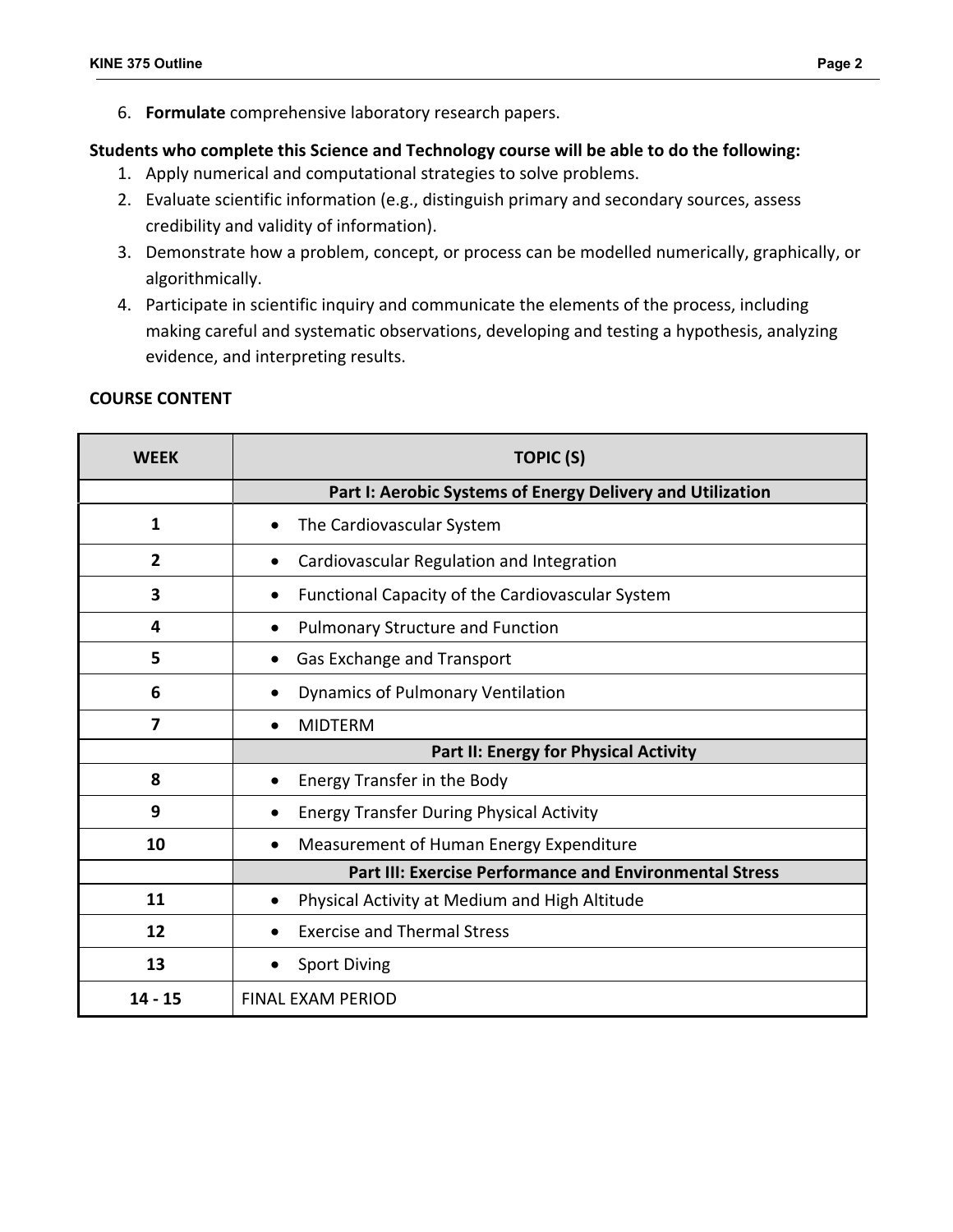# **EVALUATION PROFILE**

| <b>ASSESSMENT</b>          | % OF FINAL GRADE | <b>INDIVIDUAL/GROUP</b> |
|----------------------------|------------------|-------------------------|
| Assignments                | 40%*             | Group                   |
| Quizzes                    | 10%              | Individual              |
| <b>Midterm Examination</b> | 25%              | Individual              |
| <b>Final Examination</b>   | 25%              | Individual              |
| <b>Total</b>               | 100%             |                         |

\*No single assignment will be worth more than 35%

The assignment structure for this course is determined by the instructor in accordance with the learning outcomes outlined above. Please refer to the course syllabus and eLearn site for a detailed breakdown.

#### **GRADING PROFILE**

|     |            |                               | $A+ = 90-100$ $B+ = 77-79$ $C+ = 67-69$ $D = 50-59$ |  |
|-----|------------|-------------------------------|-----------------------------------------------------|--|
| l A | $= 85-89$  |                               | $  B = 73-76   C = 63-66   F = 0-49$                |  |
|     | A- = 80-84 | $  B - = 70-72   C - = 60-62$ |                                                     |  |

#### **Incomplete Grades**

Grades of incomplete "I" are assigned only in exceptional circumstances when a student requests extra time to complete their coursework. Such agreements are made only at the request of the student, who is responsible to determine from the instructor the outstanding requirements of the course.

#### **Late Assignments**

Assignments are due at the beginning of the class on the due date listed. Any late assignment will be penalized 10% per day unless otherwise discussed with the instructor.

#### **Missed Exams/Quizzes/Labs etc.**

Make-up exams, quizzes and/or tests are given at the discretion of the instructor. They are generally given only in medical emergencies or severe personal crises. Some missed labs or other activities may not be able to be accommodated. Please consult with your instructor.

#### **Attendance**

Regular class attendance, and participation in course activities and assignments, is expected and likely essential to successfully achieving the course learning outcomes. Students are responsible for any and all content and instructions communicated during scheduled classes, in course handouts, and (if applicable) via course e-mail and websites. In cases where participation by all students is essential for conducting the planned instructional activities, attendance may be mandatory.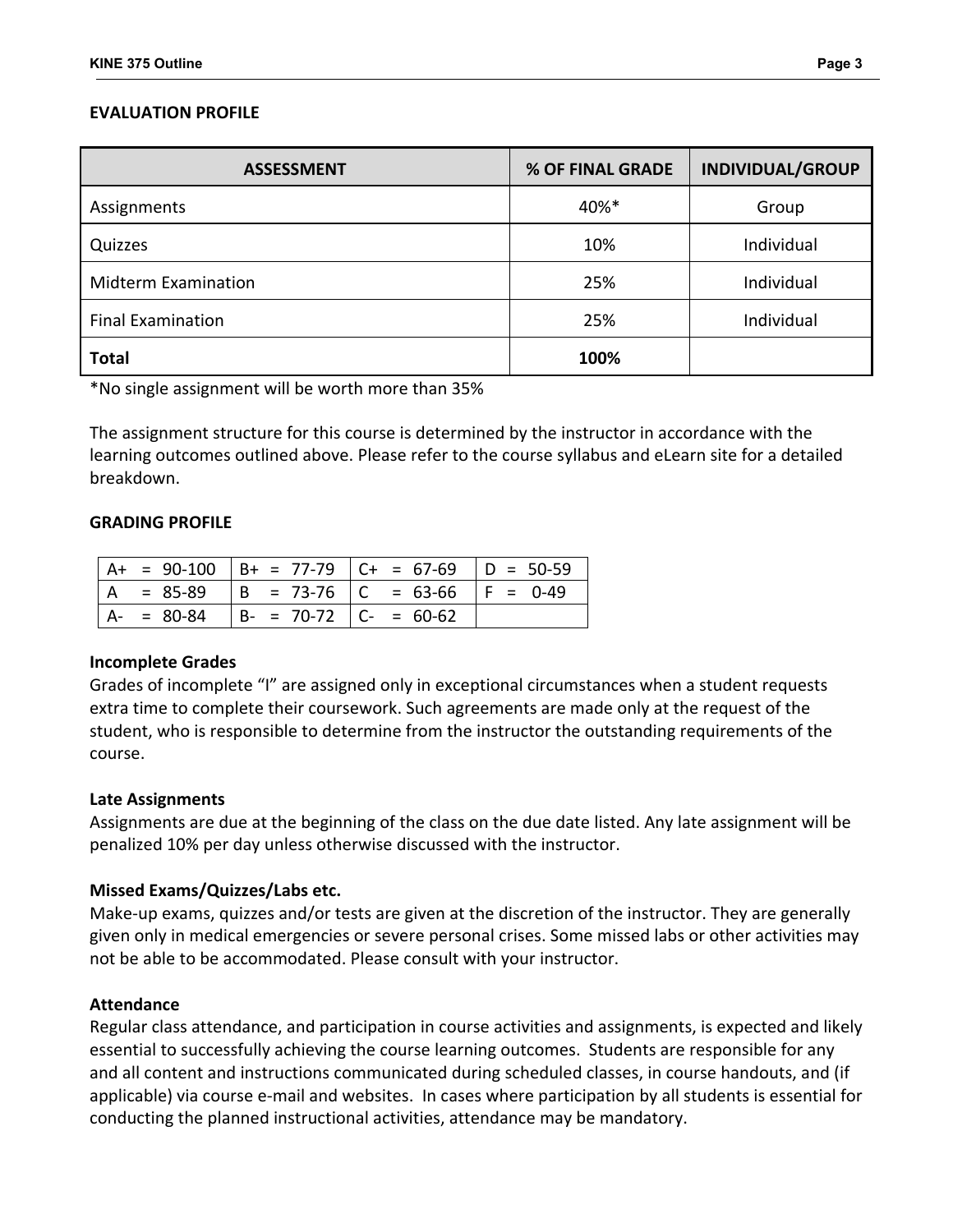#### **English Usage**

Students are expected to proofread all written work for any grammatical, spelling and stylistic errors. Instructors may deduct marks for incorrect grammar and spelling in written assignments.

# **Electronic Devices**

Students may use electronic devices during class for note-taking and research purposes only.

#### **On-line Communication**

Outside of the classroom, instructors will (if necessary) communicate with students using either their official Capilano University email or eLearn; please check both regularly. Official communication between Capilano University and students is delivered to students' Capilano University email addresses only.

#### **UNIVERSITY OPERATIONAL DETAILS**

#### **Tools for Success**

Many services are available to support student success for Capilano University students. A central navigation point for all services can be found at:<https://www.capilanou.ca/student-life/>

# **Capilano University Security: download the [CapU Mobile Safety App](https://www.capilanou.ca/services/safety-security/CapU-Mobile-Safety-App/)**

#### **Policy Statement (S2009-06)**

Capilano University has policies on Academic Appeals (including appeal of final grade), Student Conduct, Academic Integrity, Academic Probation and other educational issues. These and other policies are available on the University website.

# **Academic Integrity (S2017-05)**

Any instance of academic dishonesty or breach of the standards of academic integrity is serious and students will be held accountable for their actions, whether acting alone or in a group. See policy and procedures S2017-05 Academic Integrity for more information: [https://www.capilanou.ca/about](https://www.capilanou.ca/about-capu/governance/policies/)[capu/governance/policies/](https://www.capilanou.ca/about-capu/governance/policies/)

Violations of academic integrity, including dishonesty in assignments, examinations, or other academic performances, are prohibited and will be handled in accordance with the Student Academic Integrity Procedures.

**Academic dishonesty** is any act that breaches one or more of the principles of academic integrity. Acts of academic dishonesty may include but are not limited to the following types:

**Cheating**: Using or providing unauthorized aids, assistance or materials while preparing or completing assessments, or when completing practical work (in clinical, practicum, or lab settings), including but not limited to the following:

- Copying or attempting to copy the work of another during an assessment;
- Communicating work to another student during an examination;
- Using unauthorized aids, notes, or electronic devices or means during an examination;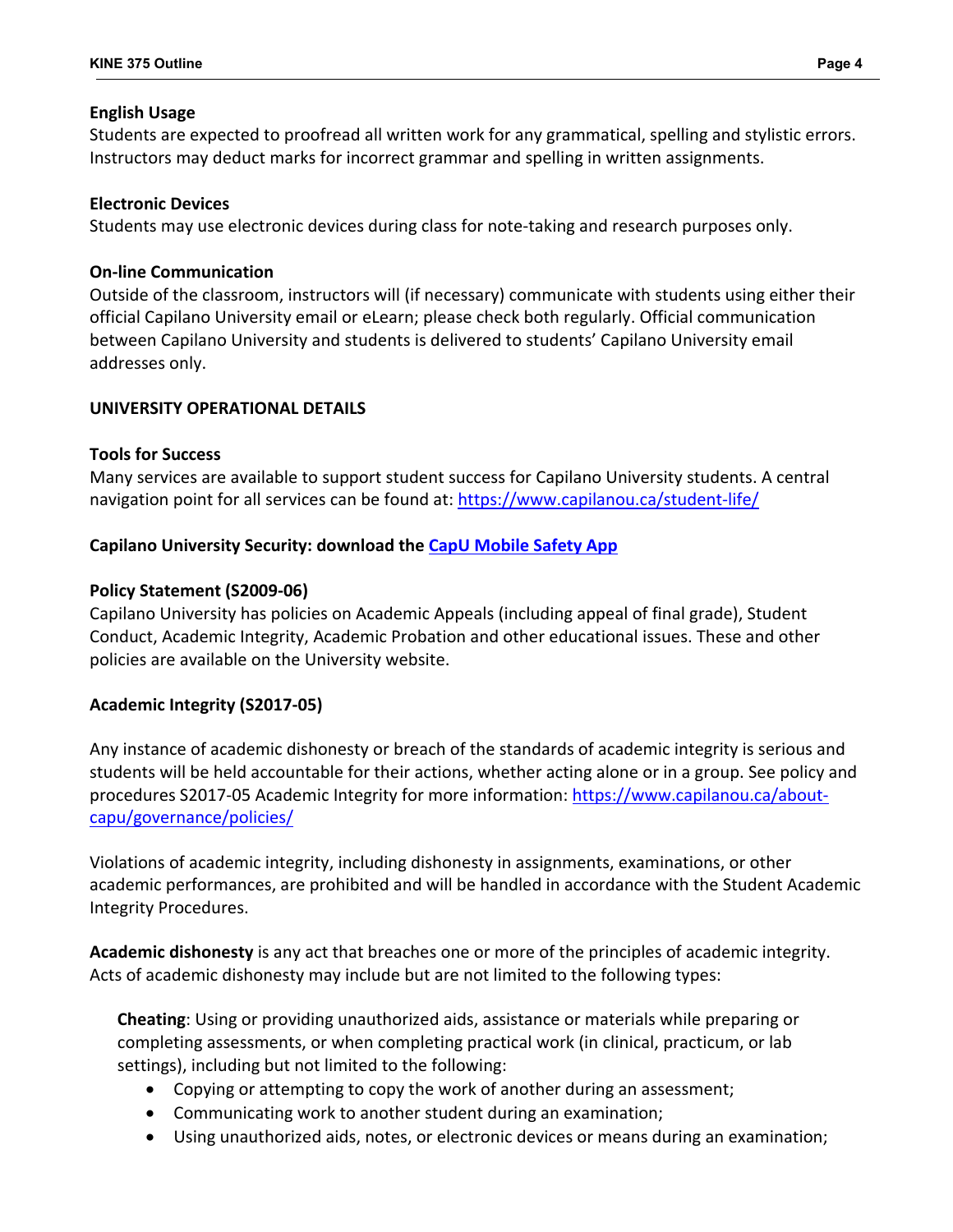- Unauthorized possession of an assessment or answer key; and/or,
- Submitting of a substantially similar assessment by two or more students, except in the case where such submission is specifically authorized by the instructor.

**Fraud**: Creation or use of falsified documents.

**Misuse or misrepresentation of sources**: Presenting source material in such a way as to distort its original purpose or implication(s); misattributing words, ideas, etc. to someone other than the original source; misrepresenting or manipulating research findings or data; and/or suppressing aspects of findings or data in order to present conclusions in a light other than the research, taken as a whole, would support.

**Plagiarism**: Presenting or submitting, as one's own work, the research, words, ideas, artistic imagery, arguments, calculations, illustrations, or diagrams of another person or persons without explicit or accurate citation or credit.

**Self-Plagiarism**: Submitting one's own work for credit in more than one course without the permission of the instructors, or re-submitting work, in whole or in part, for which credit has already been granted without permission of the instructors.

**Prohibited Conduct**: The following are examples of other conduct specifically prohibited:

- Taking unauthorized possession of the work of another student (for example, intercepting and removing such work from a photocopier or printer, or collecting the graded work of another student from a stack of papers);
- Falsifying one's own and/or other students' attendance in a course;
- Impersonating or allowing the impersonation of an individual;
- Modifying a graded assessment then submitting it for re-grading; or,
- Assisting or attempting to assist another person to commit any breach of academic integrity.

# **Sexual Violence and Misconduct**

All Members of the University Community have the right to work, teach and study in an environment that is free from all forms of sexual violence and misconduct. Policy B401 defines sexual assault as follows:

Sexual assault is any form of sexual contact that occurs without ongoing and freely given consent, including the threat of sexual contact without consent. Sexual assault can be committed by a stranger, someone known to the survivor or an intimate partner.

Safety and security at the University are a priority and any form of sexual violence and misconduct will not be tolerated or condoned. The University expects all Students and Members of the University Community to abide by all laws and University policies, including B.401 Sexual Violence and Misconduct Policy and B.401.1 Sexual Violence and Misconduct Procedure (found on Policy page [https://www.capilanou.ca/about-capu/governance/policies/\)](https://www.capilanou.ca/about-capu/governance/policies/)